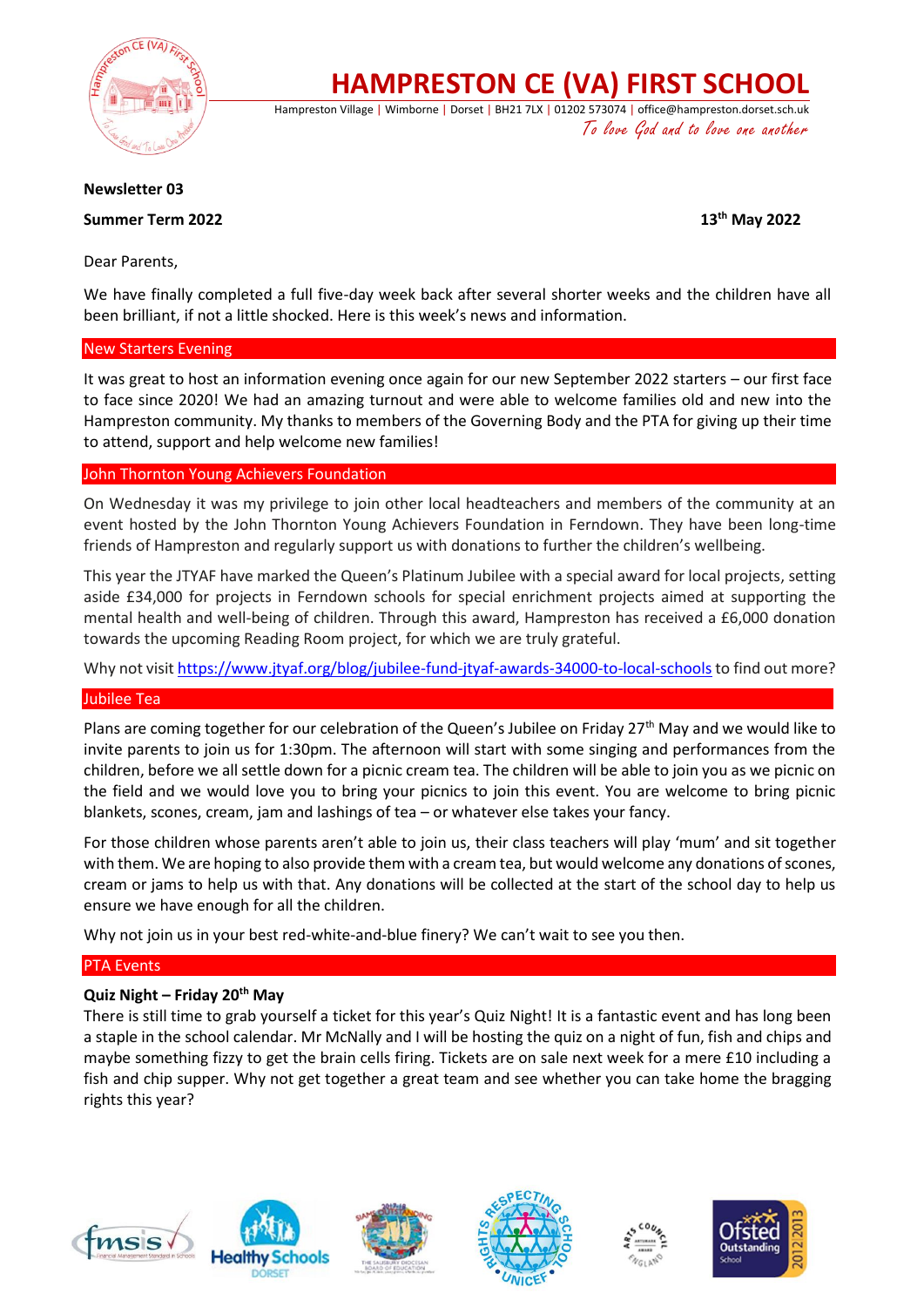#### **Old Uniform**

Before Easter, the PTA put out a plea for any old uniform which can be magically transformed into bunting. With a total donation of one summer dress, they are keen for any other donations to help make the current bunting look a little less sad. If you have any old bits of uniform – jumpers, cardigans or polo shirts – that won't make it through another wearing, please let the PTA know.

## **Red, White and Blue Mufti Day – Friday 27th May**

To coincide with the Queen's Jubilee celebrations, the children are invited to come into school on Friday 27<sup>th</sup> May dressed in Red, White and Blue. Clothing can be as simple or as fun as you like, but we kindly ask that children do not wear football shirts.

#### **Summer Fair Stalls**

As we start thinking about the warmer days to come, the Summer Fair in fast approaching. If you are a business owner (or know of any) who would like to buy a pitch for a stall on the day, please contact the PTA who will be able to give you all the information you need.

#### Weekly Presentation Prizes

At Hampreston, we want every single child to be proud of the way they present their work in their books. This week we were most impressed with the excellent effort made by the following children:

Reception Annabelle Year 1 Rupert Year 2 Orla Year 3 Logan Year 4 Isabella G

Who will it be next week?

#### The Big Battery Hunt

Do you have lots of old batteries lying around at home? We need your help to collect as many batteries as we can by 10<sup>th</sup> June for the UK's Big Battery Hunt. We want to do our part to help to recycle batteries instead of sending them to landfill and we could be in with a chance of winning some great prizes for our school too.

From Monday, every class will have their own recycling box so have a good hunt around at home and bring them all in! Why not get the rest of the family involved too? Every battery that we recycle is one less that will end up in landfill. The school council will be helping to count up the final tally of the batteries after half term. Let's get recycling!

#### Recycling

Another full box of dead pens; thank you very much! These will go to the Wimborne Win on Waste collection point at the Methodist church hall opposite the Minster this Saturday. They collect all sorts which raises money for charity and is upcylced. Please see the accompanying flyer for details of several other items they accept. If you have bits lurking around that you would be pleased to get rid of without sending to landfill, why not go along between 10.30am and 12.00pm?



Keep sending in those dead pens, don't bin them!

Have a wonderful weekend!

Yours sincerely,

hi Will

**Mr. T. Williams Headteacher**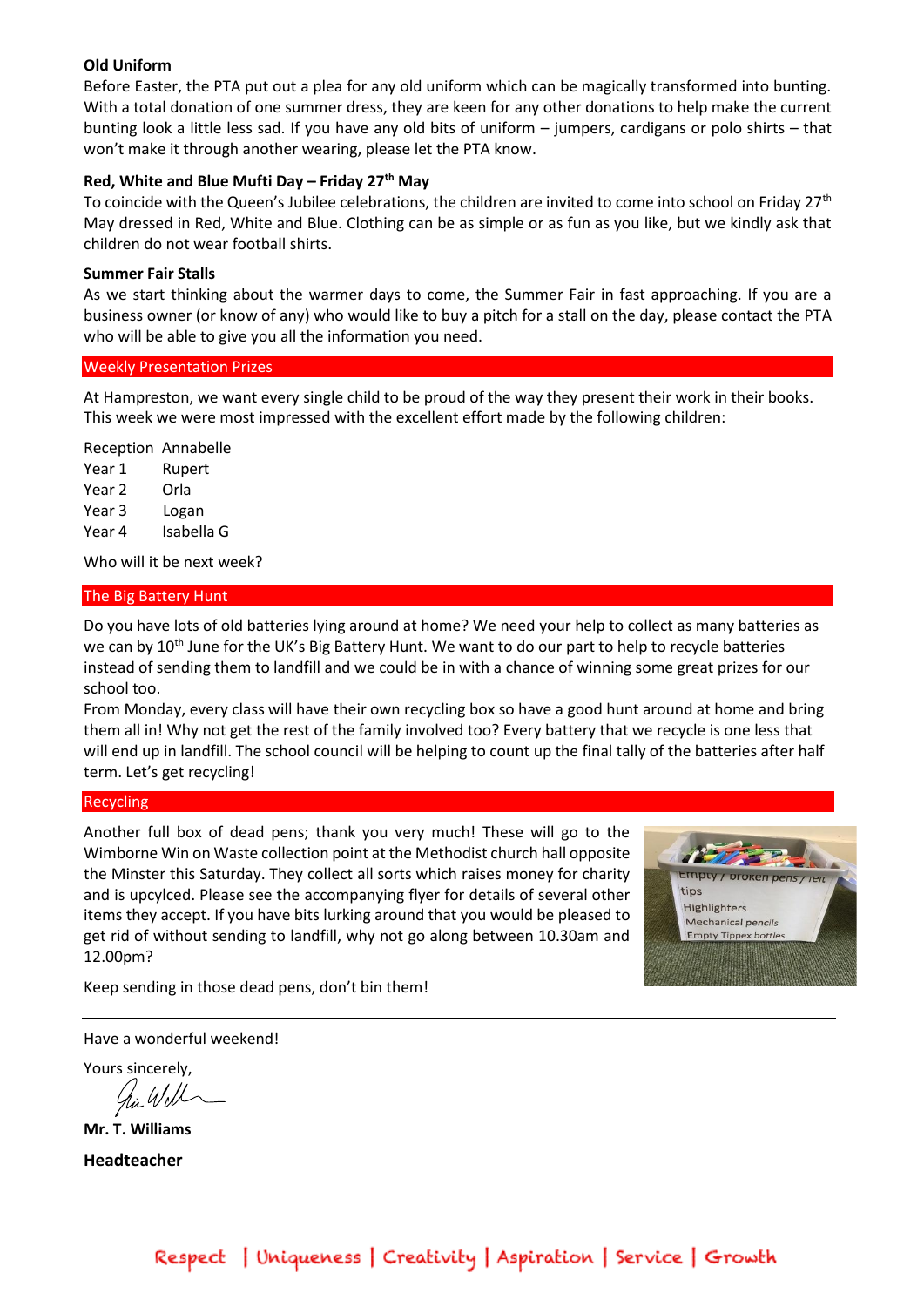# **This Week:**

To help support you at home and to spark conversations about learning, here is what the children have been covering this week.

|                              | <b>English</b>                                                                                                                                                                                                                                                                                                                                                                                                                                 | <b>Mathematics</b>                                                                                                                                                                                                                                                                                                                                                                     |
|------------------------------|------------------------------------------------------------------------------------------------------------------------------------------------------------------------------------------------------------------------------------------------------------------------------------------------------------------------------------------------------------------------------------------------------------------------------------------------|----------------------------------------------------------------------------------------------------------------------------------------------------------------------------------------------------------------------------------------------------------------------------------------------------------------------------------------------------------------------------------------|
| Reception                    | This week in English, the children have be learning about<br>the lifecycle of a sunflower and have written instructions<br>for how to plant a sunflower.<br>In Let's Explore, we have been learning about Van Gogh<br>and have recreated sunflowers pictures and paintings<br>using his brush stroke style, we have also measured<br>sunflowers, sequenced number petals and planted<br>sunflower seeds in an eco-friendly way.                | In maths, we have been practising counting both on and<br>back to 20. Counting back from 20 has been tricky and we<br>will keep practising this together.                                                                                                                                                                                                                              |
| $\blacktriangleleft$<br>Year | In English this week, Year 1 read a new version of Jack and<br>the Beanstalk. The class received a huge letter from the<br>giant; they responded by answering some of his nosy<br>questions and by asking a few of their own. The children<br>have also worked on sentence building and reading alien<br>words.                                                                                                                                | Our maths focus for this week has been division. Year 1<br>have recalled their understanding of equal groups and we<br>have begun to use the sharing method. The children were<br>great at predicting whether we would be able to share<br>items equally, in a range of problems.                                                                                                      |
| $\sim$<br>Year               | This week in English we have been writing fact files!<br>Continuing our research into Mary Anning the children<br>have been looking at the facts they felt were important for<br>people to know about her, as well as why she is such a<br>significant person in our local history. The children have<br>taken great care in their sentence structure and<br>presentation.                                                                     | In Maths this week we have continued our unit on<br>fractions. We have found and recognised quarters,<br>recognised unit fractions and understood other fractions<br>such as % The children have spent a lot of time looking at<br>reasoning questions and how to answer them as well as<br>consolidating their learning on division and multiplication.                               |
| w<br>Year                    | Some fabulous drama has taken place this week in Year 3,<br>based on our novel Brain Freeze, by Tom Fletcher. The<br>children found themselves facing the dilemma of whether<br>to sneak into the van and eat some ice cream in the middle<br>of the nightor not! This led to close attention to how we<br>set out and correctly punctuate speech, using inverted<br>commas. Our speech work will feed nicely into a news<br>report next week. | In maths we are making great progress with our fractions<br>learning. We can now place fractions along a number line<br>and explain what happens after you reach beyond one<br>whole. We are beginning to learn fractions of quantities - it<br>would be lovely if you could ask your child questions like:<br>"What is one third of nine?" (Nine divided into three equal<br>groups). |
| Year <sub>4</sub>            | This week the children have been writing their own<br>newspaper report about the discovery of Tutankhamun's<br>tomb. This event happened 100 years ago this year and the<br>children have been getting really involved with their<br>learning. They have planned, drafted and edited their<br>reports, including quotes from eyewitnesses to the<br>discovery and they are in the process of typing them up<br>just like a real newspaper!     | In maths this week, we have been looking closely at<br>money. The children have shown that they are able to<br>order and round amounts of money and can use this to<br>help them to solve some rather tricky word problems.<br>They have also promised me that they will not attempt to<br>round their pocket money up!                                                                |